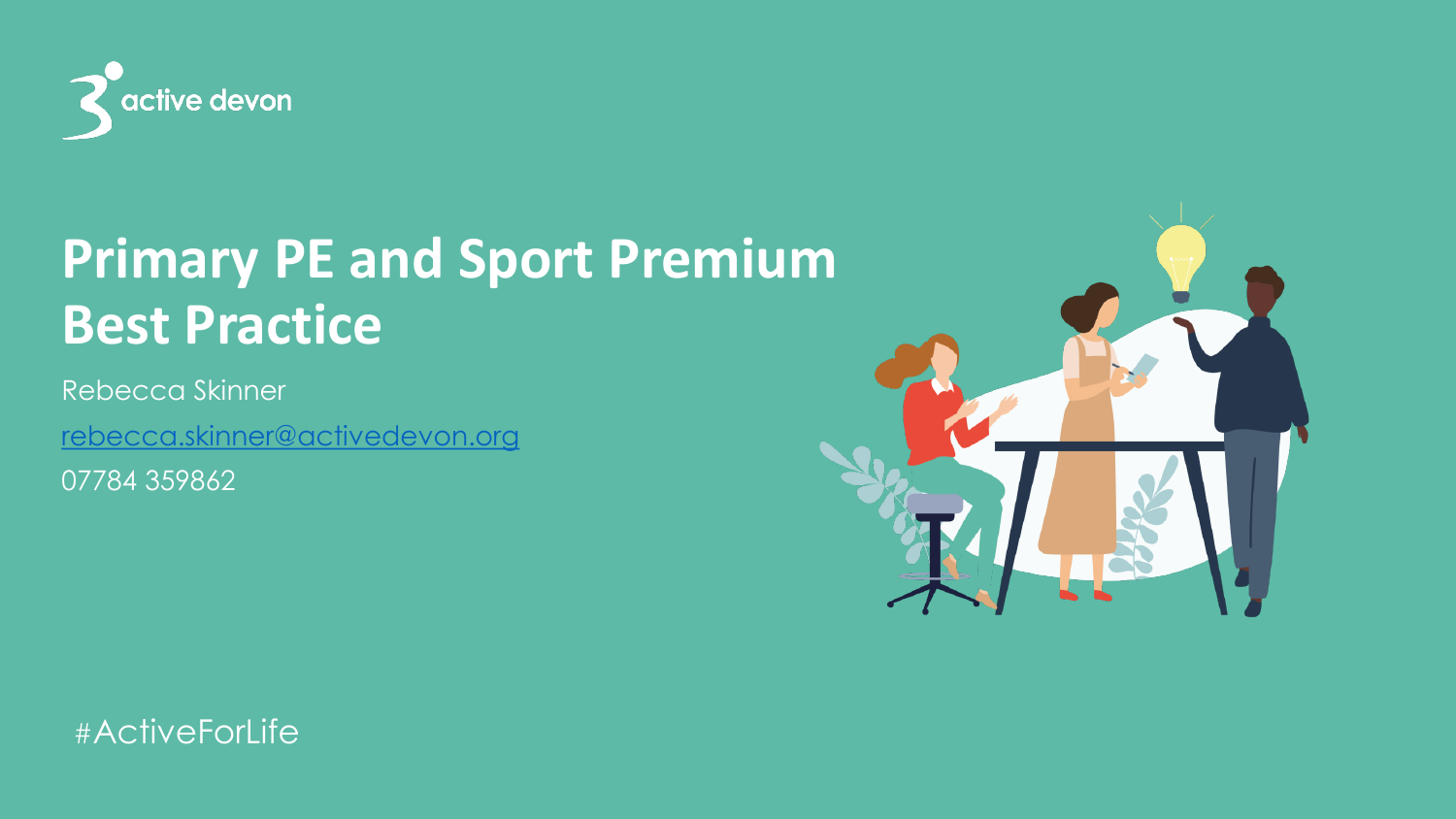#### **Primary PE and Sports Premium 2020/21 – The Basics**

**The Government invest £320m per year directly into primary schools with the objective of achieving self-sustaining improvement in the quality of PE and sport.**

There is a long term vision that all pupils leave primary school physically literate and with the knowledge, skills and motivation necessary to equip them for a healthy lifestyle and lifelong participation in physical activity and sport.

More info [here](https://www.afpe.org.uk/physical-education/advice-on-sport-premium/)

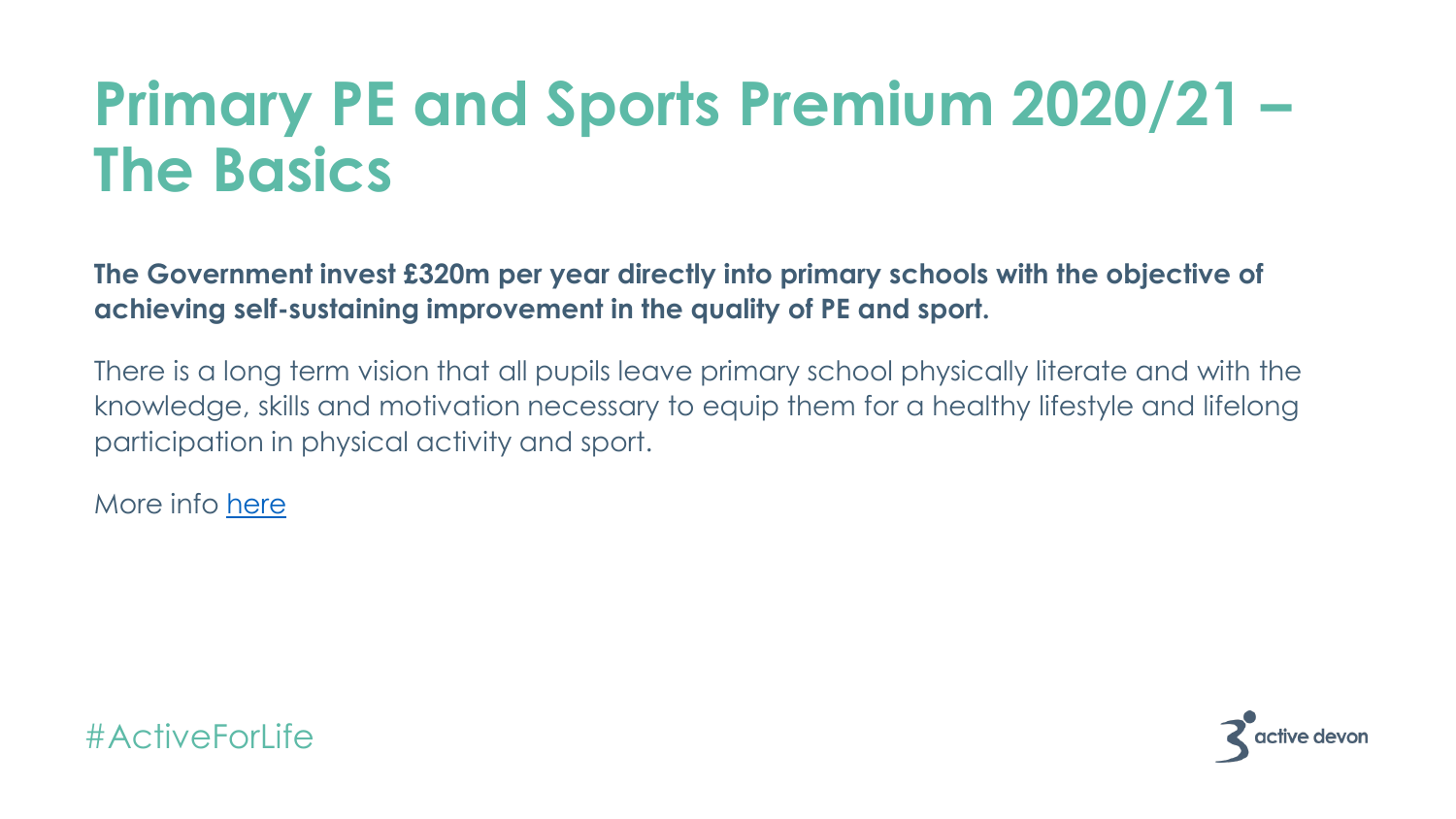#### **Primary PE and Sports Premium 2020/21 – The Basics**

**Key performance indicators for schools are:**

- the engagement of all pupils in regular physical activity the Chief Medical Officer guidelines recommend that all children and young people aged five to 18 engage in at least 60 minutes of physical activity a day, of which 30 minutes should be in school
- the profile of PE and sport is raised across the school as a tool for whole-school improvement
- increased confidence, knowledge and skills of all staff in teaching PE and sport
- broader experience of a range of sports and activities offered to all pupils
- increased participation in competitive sport

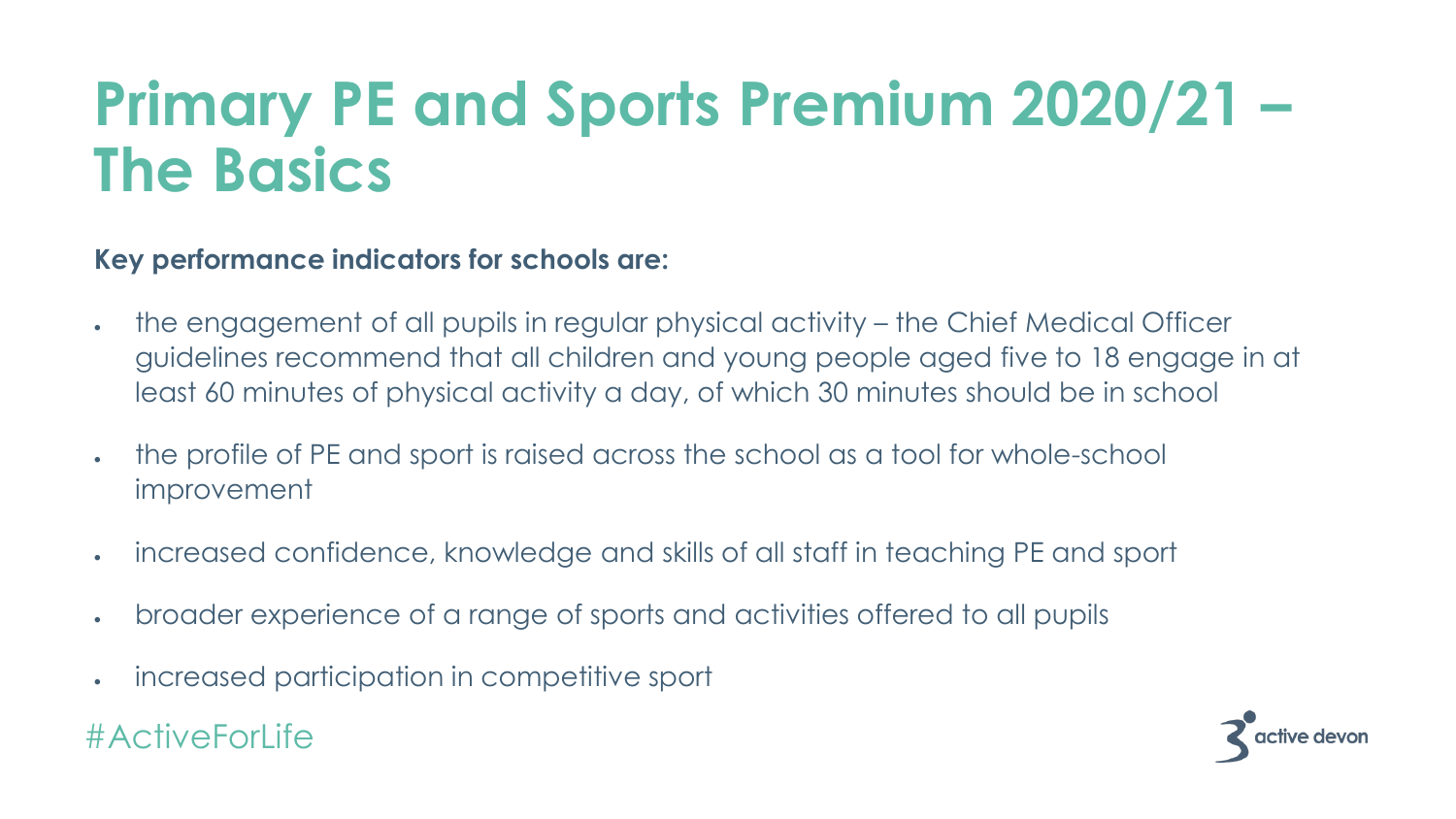### **2019/20 Underspend**

- Underspend from 2019/20 Need to have spent it and evidenced what you spent online by 31st March 2021.
- Use the new website reporting tool [20/21 template](https://www.afpe.org.uk/physical-education/wp-content/uploads/Evidencing-the-Impact-of-the-Primary-PE-and-Sport-Premium-Template-2020-Final.pdf)  **do not use last years form.**
- The new template has a few tweaks, but the changes are minimal. AfPE webinar [here](https://www.afpe.org.uk/physical-education/primary-pe-and-sport-premium-webinar-recording/) which will help.
	- Did you carry over underspend yes / no
	- Provide detail of spend Intent, Implementation, Impact, Total Funding



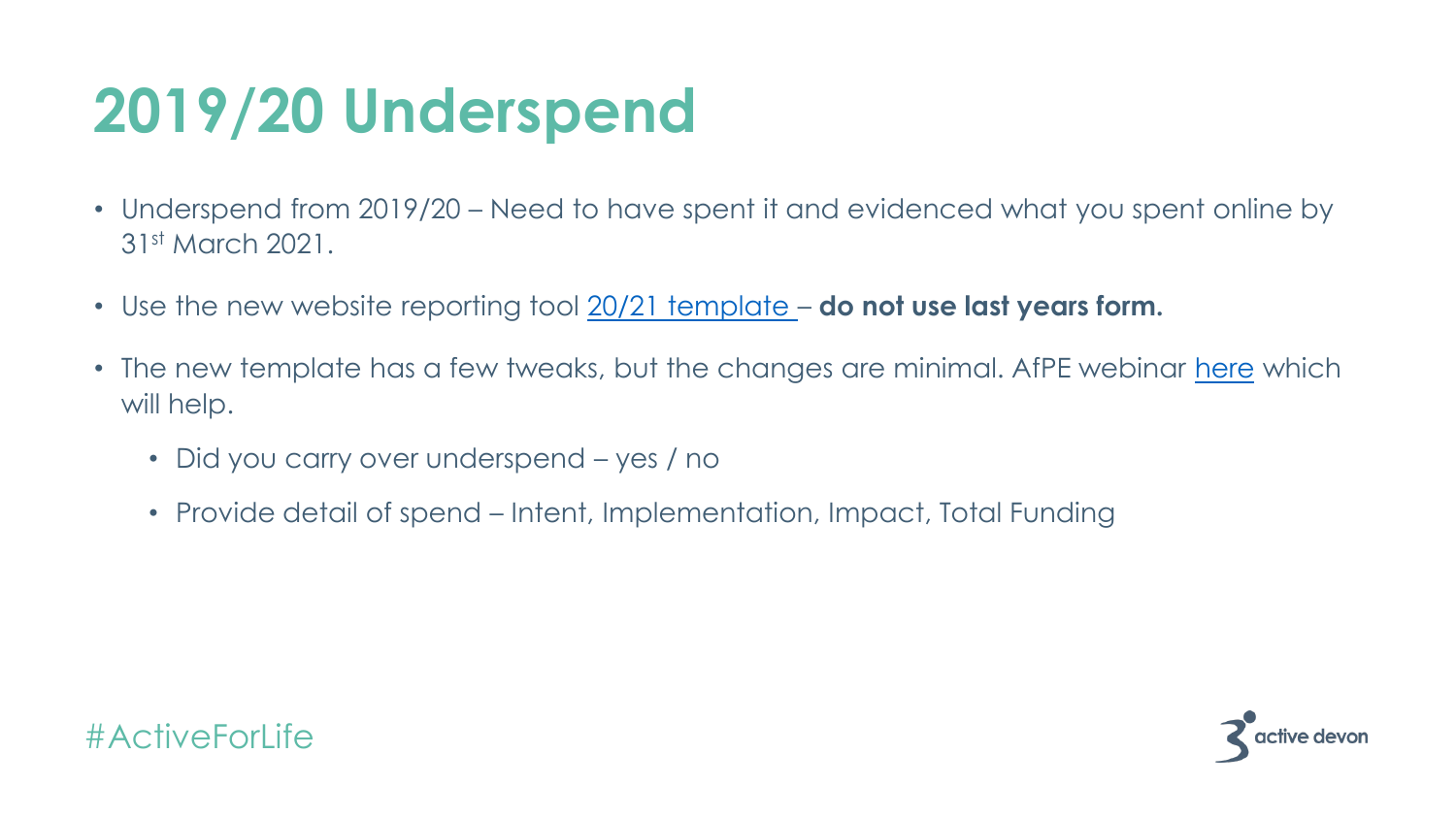### **2019/20 Underspend**

• How much underspend does your school have?



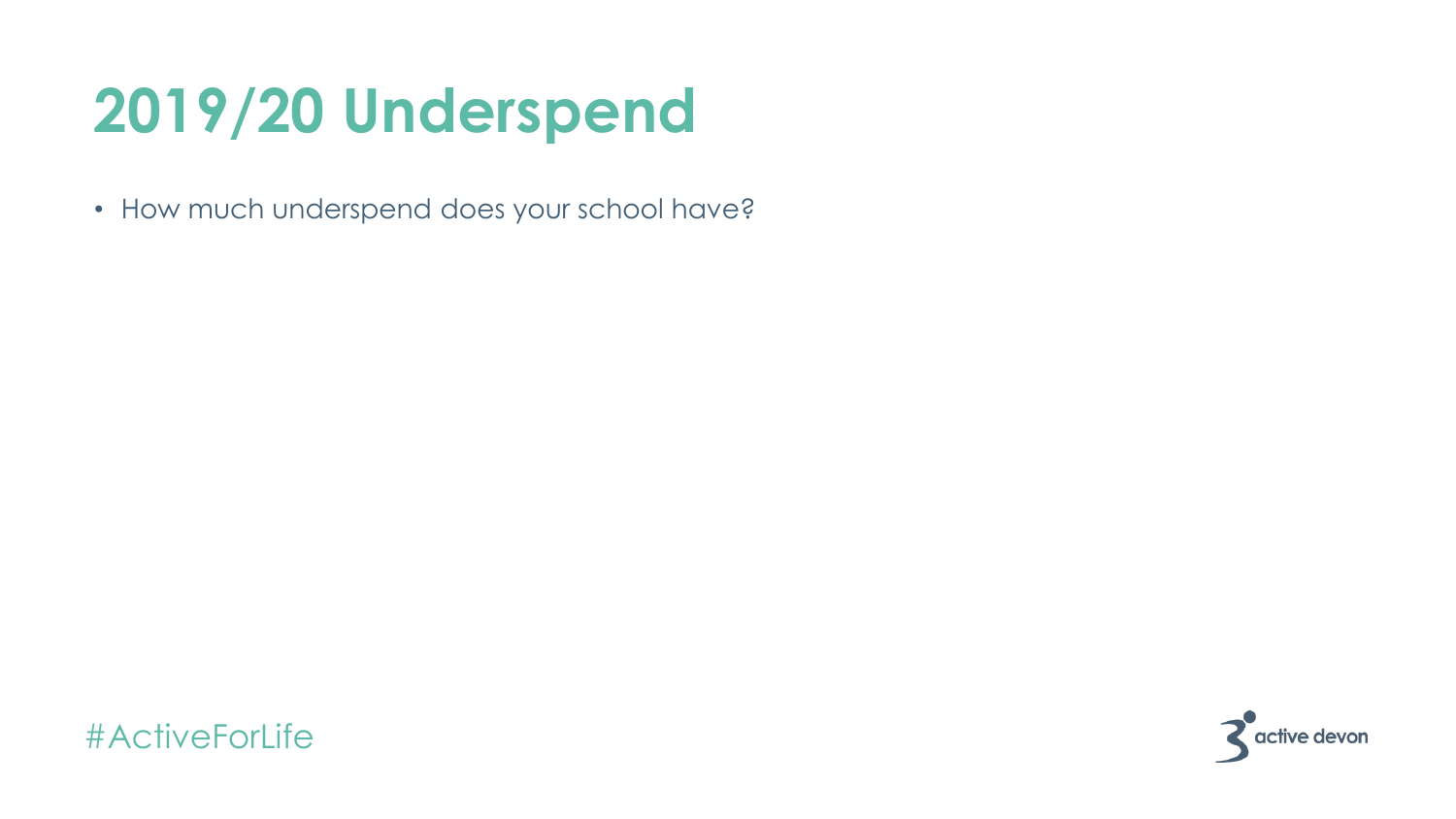# **Avoid Panic Buying!**

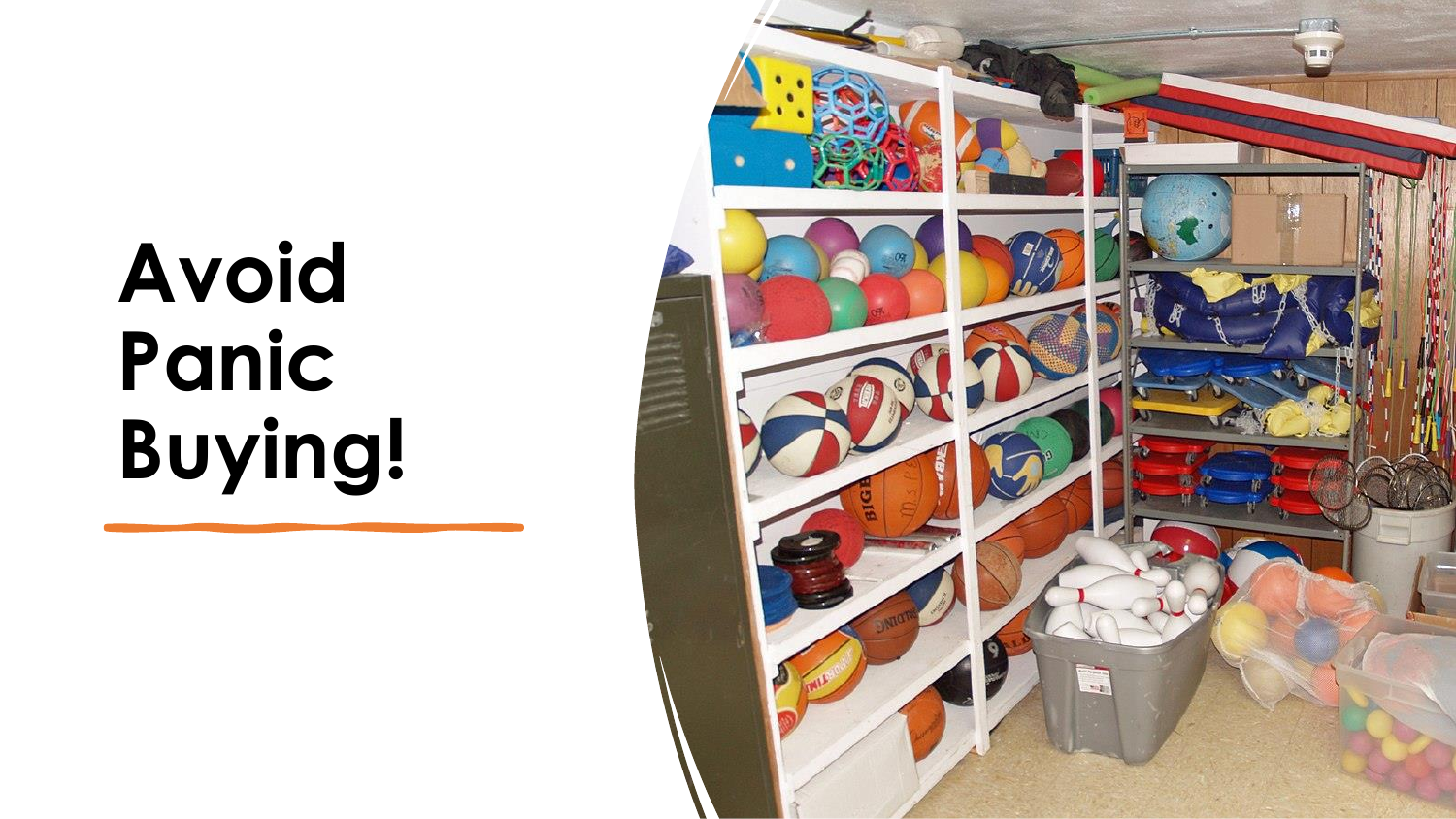# **What does Best Practice look like for your School?**

Self-Review is key to understanding what will work best for your school

The YST have created a useful [self-review tool](https://www.youthsporttrust.org/PE-sport-premium). The toolkit provides a framework for you to undertake a selfreview and contains a series of prompts and examples of how to maximise the impact of your Primary PE and Sport Premium funding against your school's priorities.

- Introduction to each key indicator
- Key questions to guide and challenge your thinking
- Action Planning…
	- **What will you start doing?** What/How/Why?
	- **What will you stop doing?** What/How/Why?
	- **What will you continue to do?** What/How/Why?

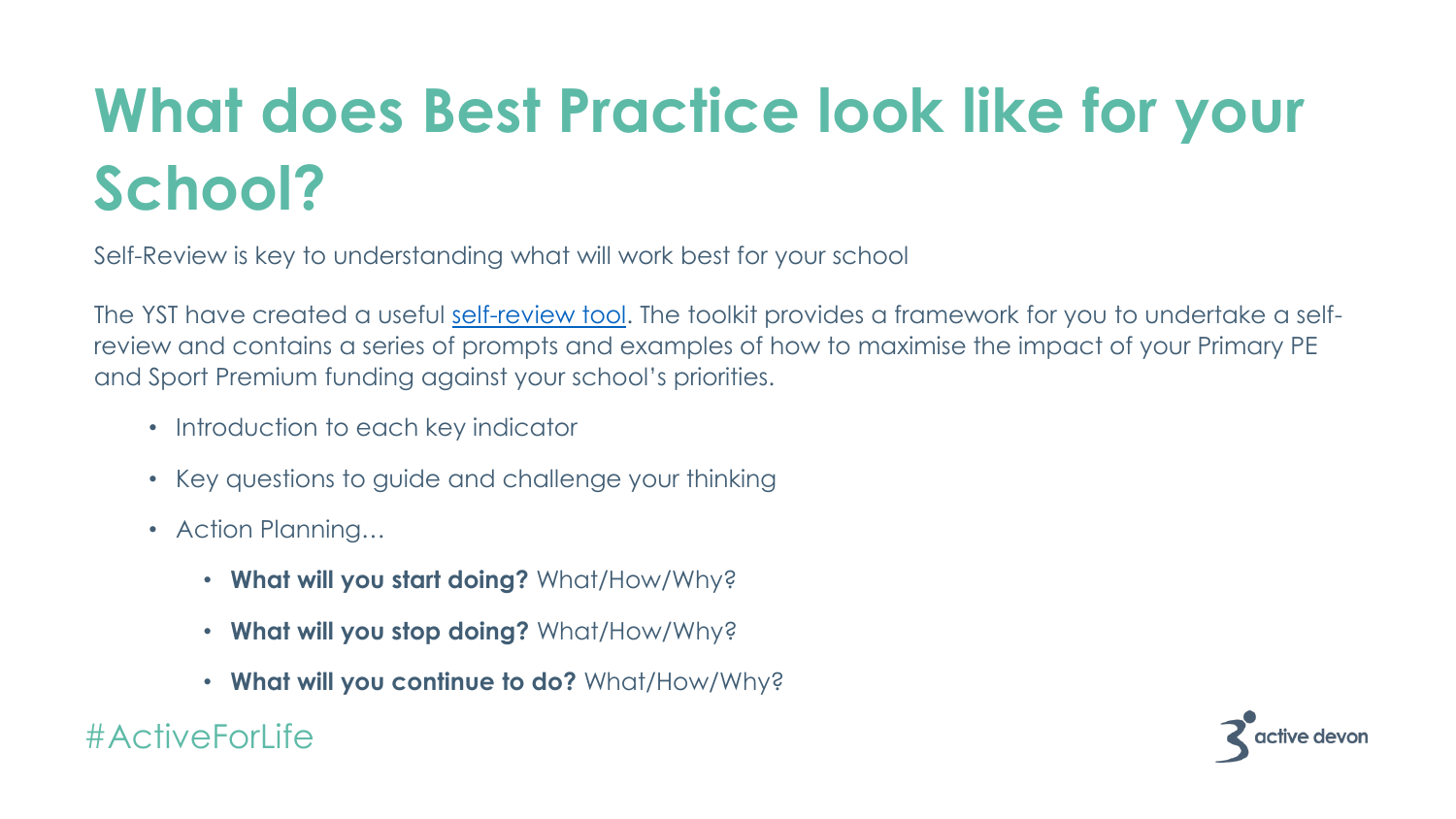

#### **Support from Active Devon**

Free 1-2-1 session with schools to support them with their self-review and PSP action planning.

Lead Contact - Jason Wood Primary Lead, Active Devon [jason.wood@activedevon.org](mailto:jason.wood@activedevon.org)

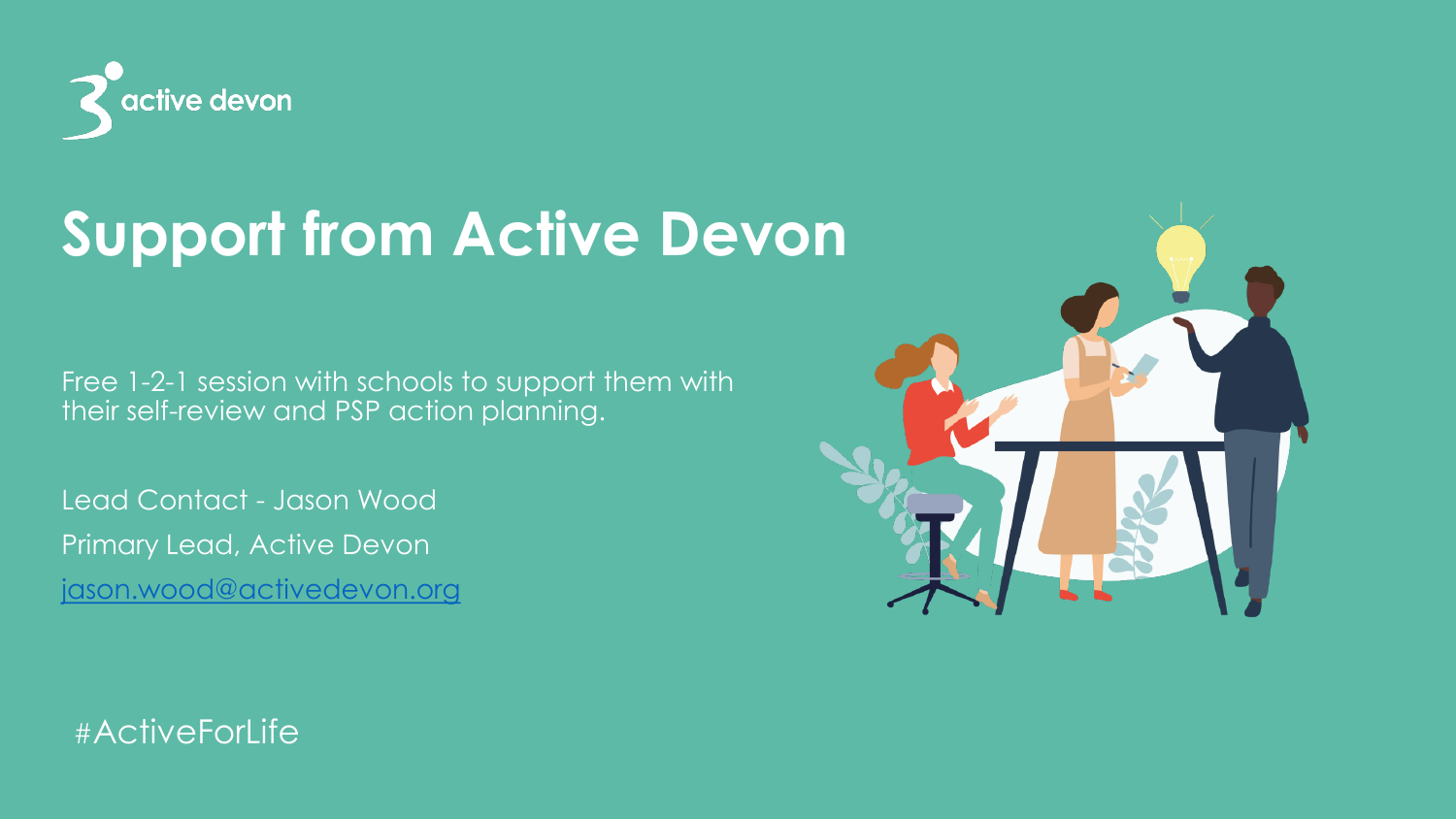#### **Peer to Peer - PSP Best Practice**

- What's your golden nugget for others?
- What's worked well and has had the biggest impact on your children?
- How have you ensured sustainability?
- In groups 10 minutes



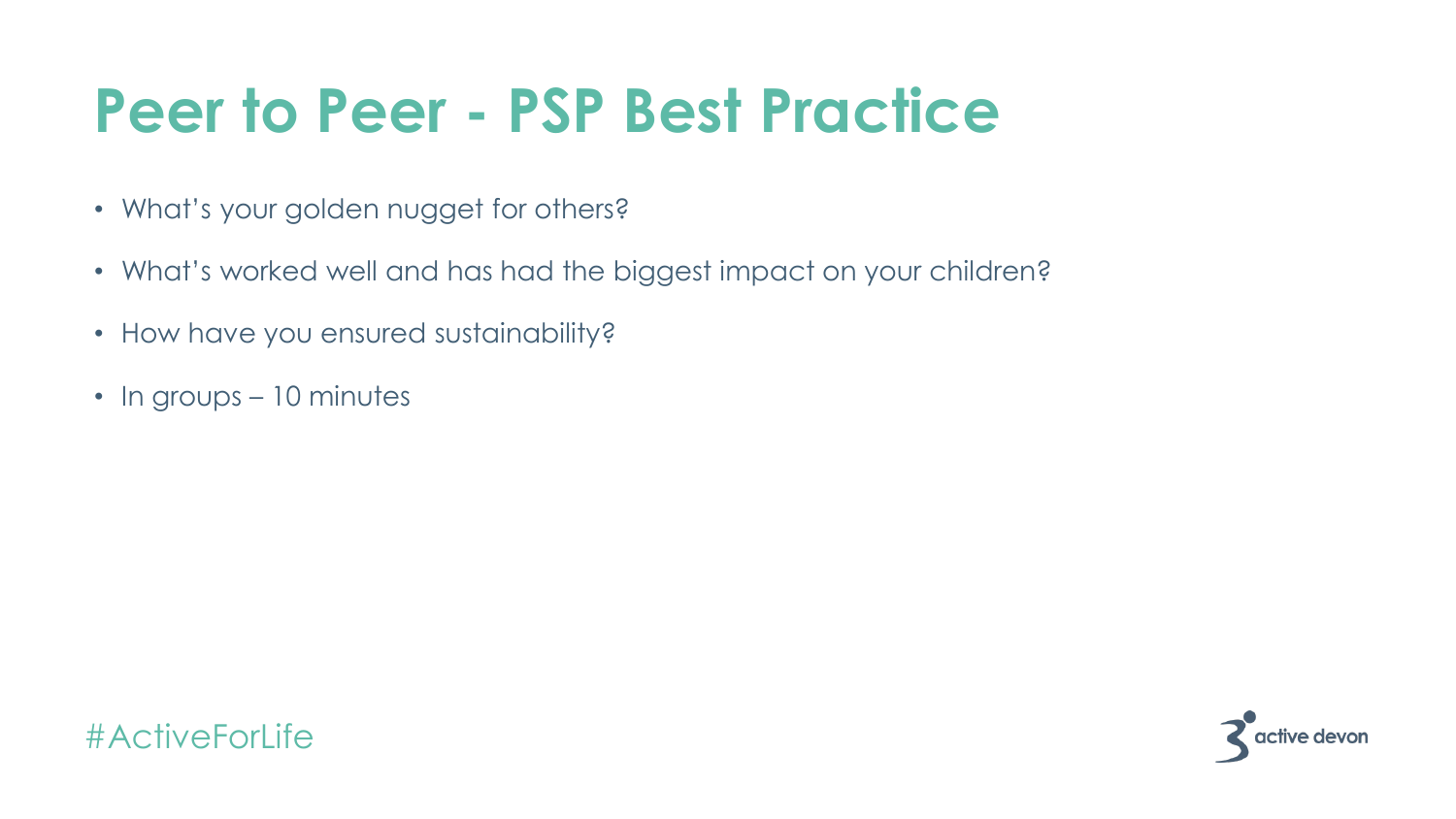## **Top Tips for Spending the Primary PE and Sport Premium**

AfPE, YST and Active Partnerships (Active Devon is an AP) have come together to identify seven ways schools could spend this year's PE and Sport Premium grant effectively considering the opportunities and challenges presented by the Covid-19 pandemic:

- Sustainability
- Whole School Improvement
- Outdoor Learning
- Active Travel
- Ensuring high quality PE provision
- Innovation
- Swimming

The full document can be found [here.](https://www.afpe.org.uk/physical-education/wp-content/uploads/Seven-Tips-for-Spending-the-Primary-PE-and-Sport-Premium-FINAL.pdf)

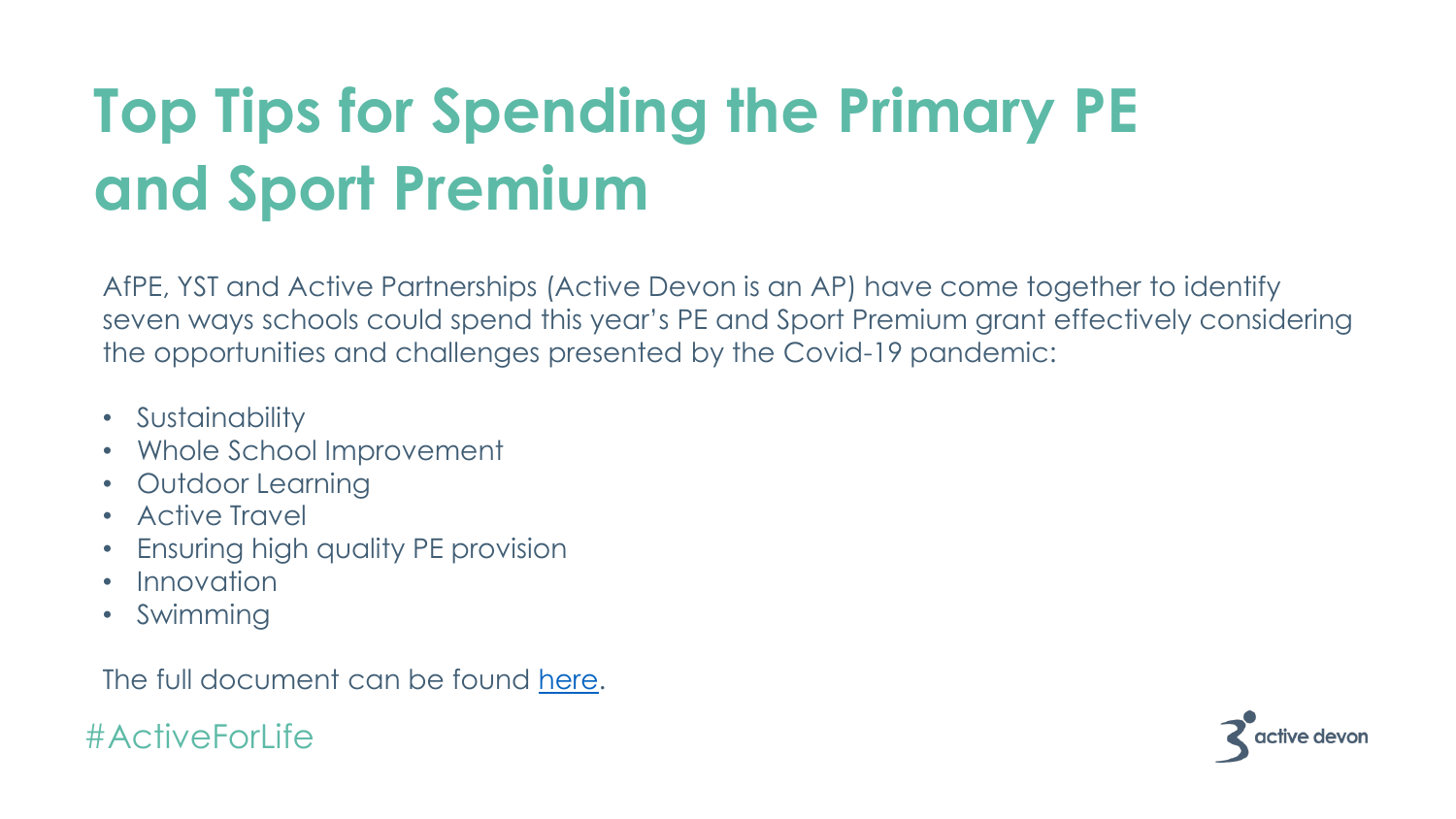# **Sustainability through Upskilling Staff**

- How can we make this sustainable for Children and Young People?
- It's important that we plan for sustainability. The sustainability element is what your head teacher has signed up to in the grant.
- If this is the last year of funding what is the difference the funding has made in your school for past, present and future pupils?
- **TOP TIP:** Look for CPD opportunities linked to Physical Education delivery, whole school physically active learning strategies or outdoor learning initiatives. Try to invest in CPD that aims to address staff motivations and relationships with physical activity rather than simply upskilling staff in technical aspects of traditional sporting activities.

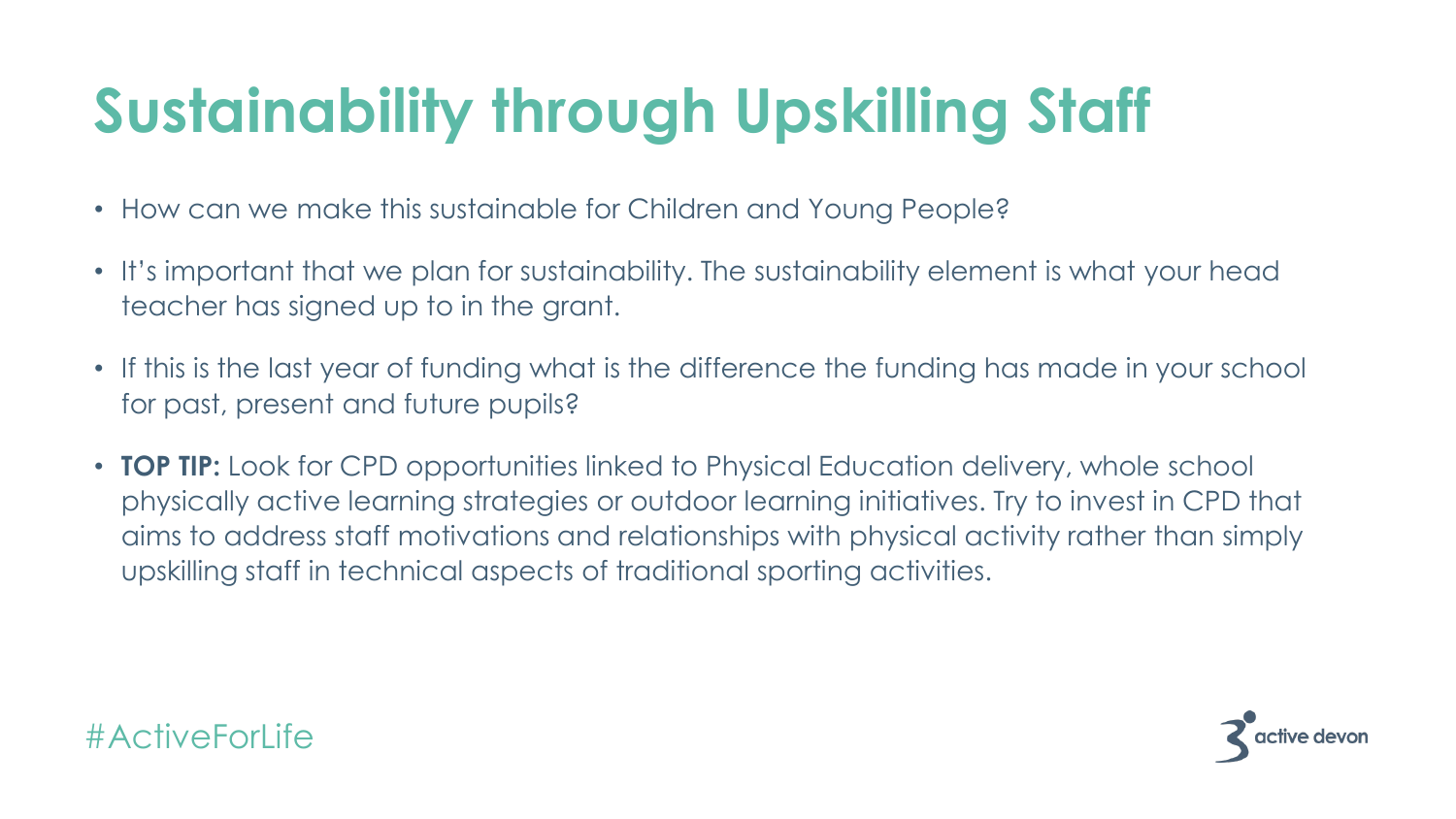## **Types of professional learning that you could consider:**

- Team teaching with an experienced practitioner
- Lesson observations/shadowing within school/partner schools
- Quality assured resources to support planning and delivery
- Whole school professional learning events
- **Mentoring**
- Peer coaching
- Training courses
- PE Level 5/6 qualification local course running from October 2021



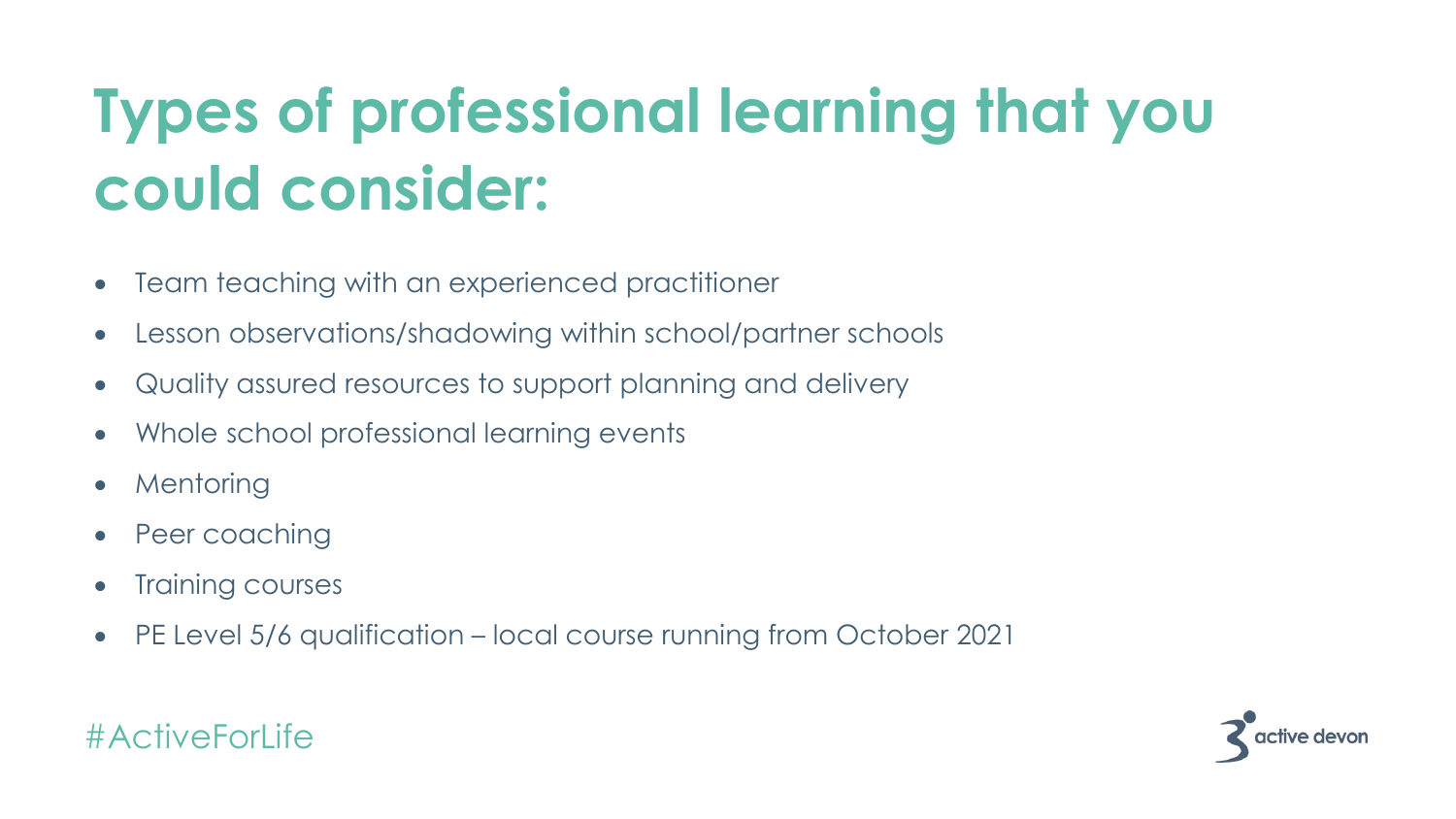#### **Peer to Peer – Upskilling Staff**

- What's worked well…
- Even better if...
- In groups 10 minutes



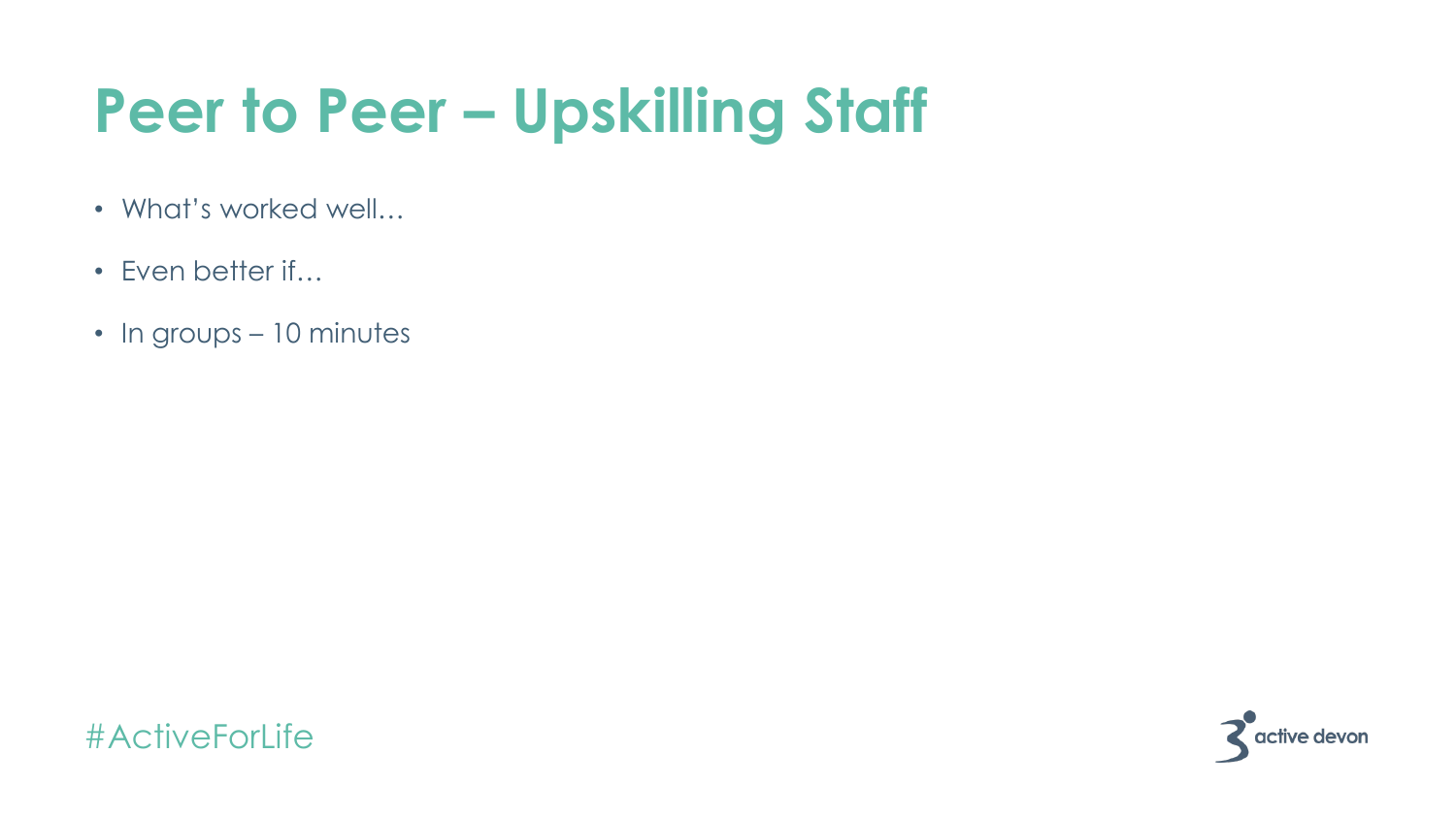### **PE Training Courses and Qualifications**

#### **The qualification is an effective use of the physical education and school sport premium funding.**

The course improves the skills of primary school teachers to ensure a sustainable legacy which will impact on children and young people.

#### **Level 5 Certificate in Primary School Physical Education Specialism**

- This is a nationally recognised qualification that aims to upskill primary school teachers and higher level teaching assistants to improve the overall delivery of the physical education curriculum within primary schools.
- Equivalent to: HND and foundation degree (14 credits) Guided learning hours: 45 (over 6 days) Independent learning hours: 96

#### **Level 6 Award in Primary School Physical Education Subject Leadership**

- This is a recognised qualification to improve the overall delivery of the physical education curriculum within primary schools. The aim of this qualification is to upskill primary school teachers to enable them to lead on the delivery of the primary school physical education curriculum. Level 5 must be completed prior to starting Level 6.
- Equivalent to: Bachelor's degree and graduate certificate (4 credits) Guided learning hours: 18 (over 2 days) Independent learning hours: 20



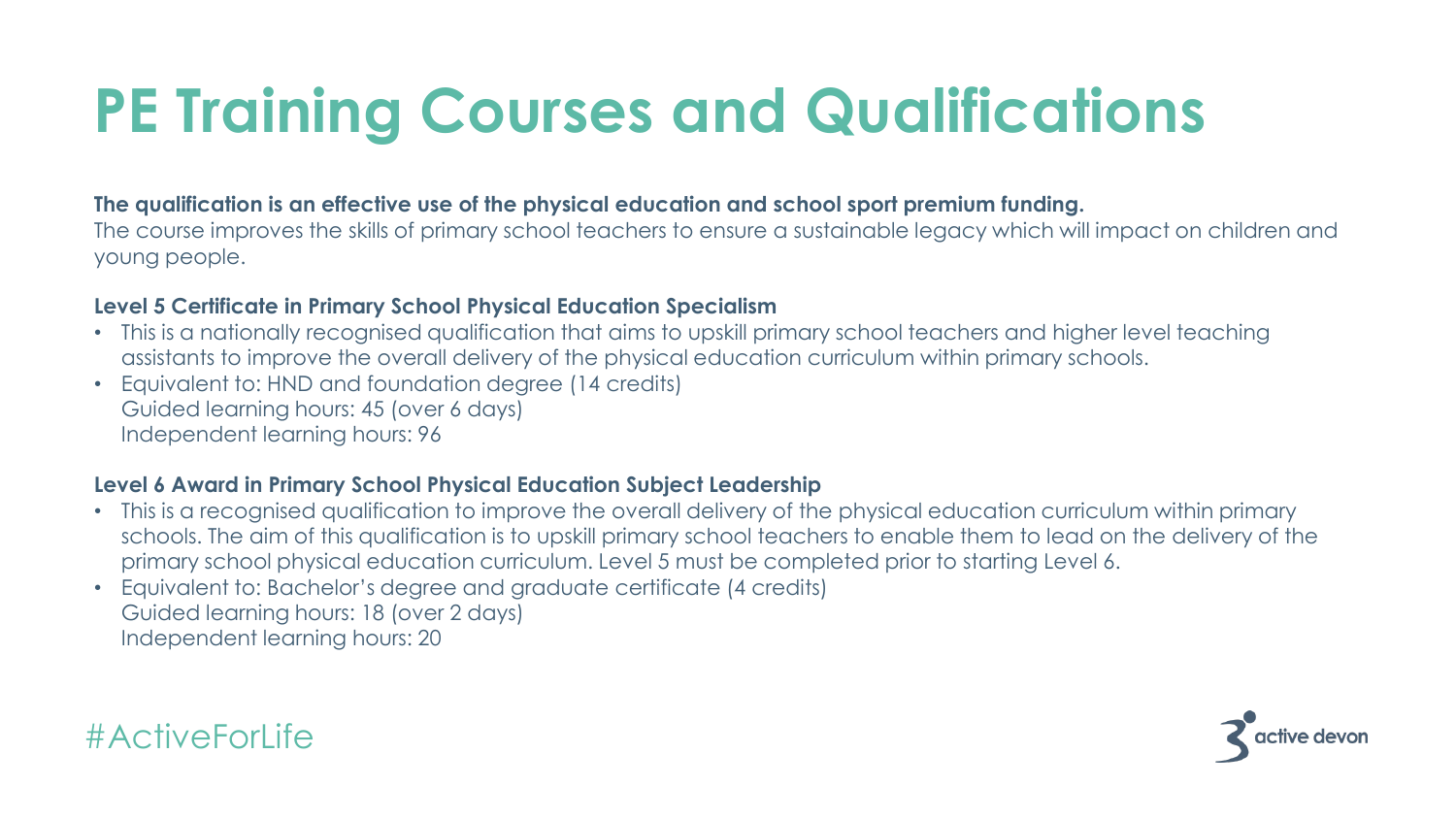### **PE Training Courses and Qualifications**

The **Level 4 Qualification in Supporting Pupils' Wellbeing Through Physical Education** is a nationally recognised qualification that enables delegates to become specialists in supporting the emotional and social wellbeing of pupils through physical education.

- This qualification is open to both **primary** and **secondary school teachers with QTS** involved in the teaching of physical education.
- The qualification has been designed to be delivered by either **face-to-face study** or **blended learning**, making use of virtual channels for knowledge acquisition supported by traditional assessment.

|  | <b>Units</b><br>All units are mandatory                                                                                      |                | Guided learning (tutor time)<br><b>Directed study</b> |                |                                                                                                                                                |
|--|------------------------------------------------------------------------------------------------------------------------------|----------------|-------------------------------------------------------|----------------|------------------------------------------------------------------------------------------------------------------------------------------------|
|  |                                                                                                                              |                | <b>Total qualification time (TQT)</b>                 |                |                                                                                                                                                |
|  | Unit 1 - Understanding how physical<br>education can impact on pupils'<br>emotional and social wellbeing                     | 4              | 3                                                     | $\overline{7}$ | Delegates can be<br><b>Primary or Secondary</b><br>and MUST have<br><b>Qualified Teacher Status</b><br>(QTS) to undertake the<br>Qualification |
|  | Unit 2 - Implementing an emotional<br>and social wellbeing-based approach to<br>physical education                           | $\overline{2}$ | $\overline{7}$                                        | 9              |                                                                                                                                                |
|  | Unit 3 - Empowering pupils to take<br>care of their own emotional and social<br>wellbeing                                    | $\overline{2}$ | 6                                                     | 8              | Cost<br>The recommended price<br>per delegate to undertake<br>the qualification is £350.                                                       |
|  | Unit 4 - Drawing on physical education<br>to influence the whole school to promote<br>pupils' emotional and social wellbeing | $\overline{2}$ | 4                                                     | 6              |                                                                                                                                                |
|  |                                                                                                                              | 10             | 20                                                    | 30             |                                                                                                                                                |

More info here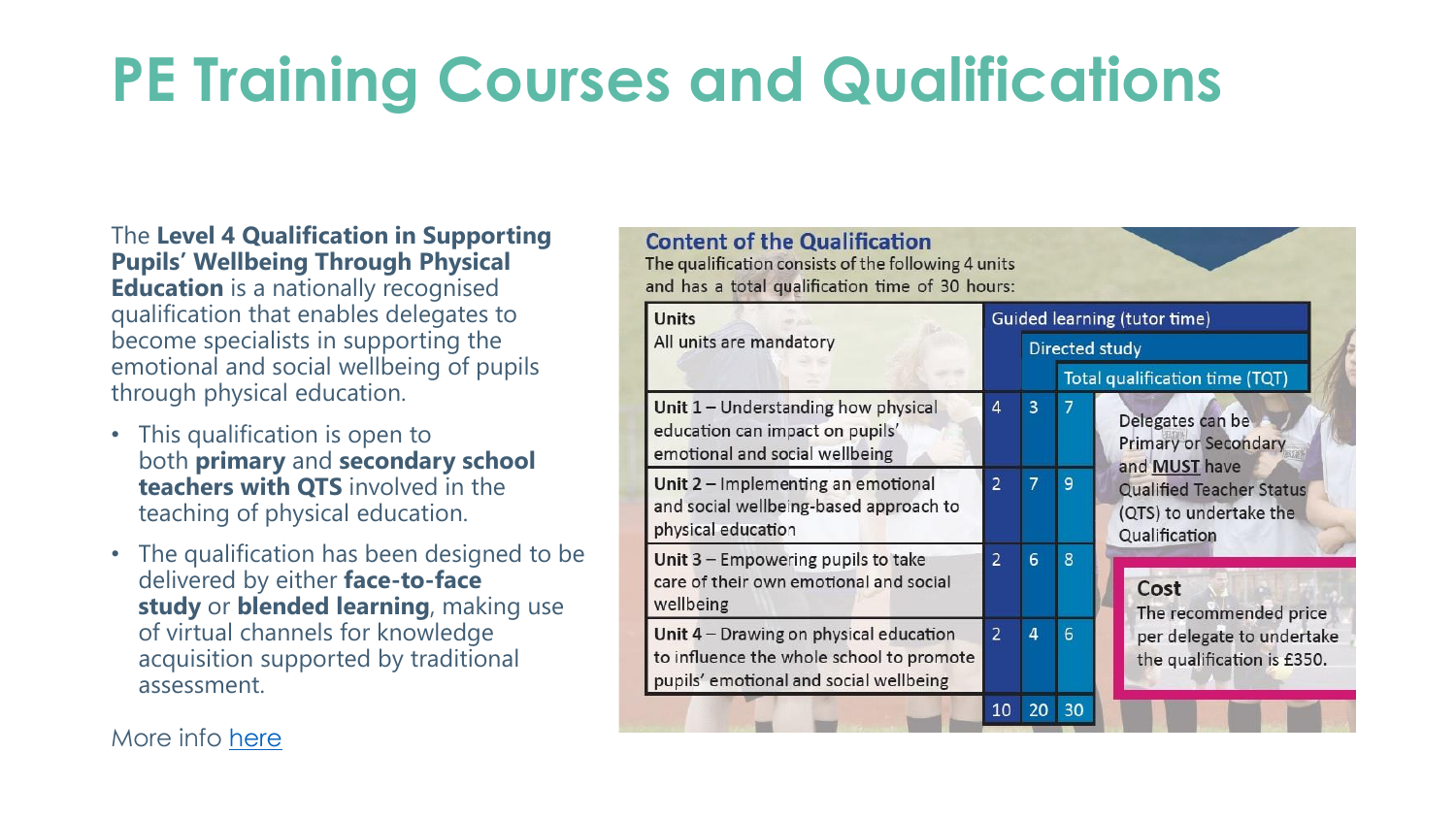#### **Sources of advice for schools**

- **Active Devon:** Explore our [website](https://www.activedevon.org/activeschools/) to find support and guidance from other teachers in Devon, as well as a collaborative, non-judgemental place to share information and resources to help navigate PE, the primary PE premium, Ofsted, active travel, and all else.
- **Association for Physical Education (AfPE)** has a [page](http://www.afpe.org.uk/physical-education/advice-on-sport-premium/) dedicated to the Primary PE & Sport Premium. They also delivered a Primary PE and Sport Premium Webinar on 11th November 2020. You can view the recording [here](https://www.afpe.org.uk/physical-education/primary-pe-and-sport-premium-webinar-recording/). You can become a member [here.](https://www.afpe.org.uk/physical-education/membership-plans/)
- **Department for Education:** Guidance on the Primary PE and Sport Premium and the grant conditions can be found [here.](https://www.gov.uk/guidance/pe-and-sport-premium-for-primary-schools) A review into the use and impact of the Premium can be downloaded here.
- **UK Coaching** hosts an online toolkit which provides a wide range of resources relating to coaching in primary schools and can be accessed [here](http://www.sportscoachuk.org/site-tools/about-uk-coaching/coaching-schools-portal).
- **Sport England** offer a series of short films for Headteachers and PE subject leads showcasing best practice in the use of the Premium can also be viewed [here](http://www.sportengland.org/our-work/children-and-young-people/primary-school-sport/).
- **Youth Sport Trust (YST)** have a ['How we can help' section](https://www.youthsporttrust.org/PE-sport-premium) of their website. You can become a member [here](https://www.youthsporttrust.org/membership).

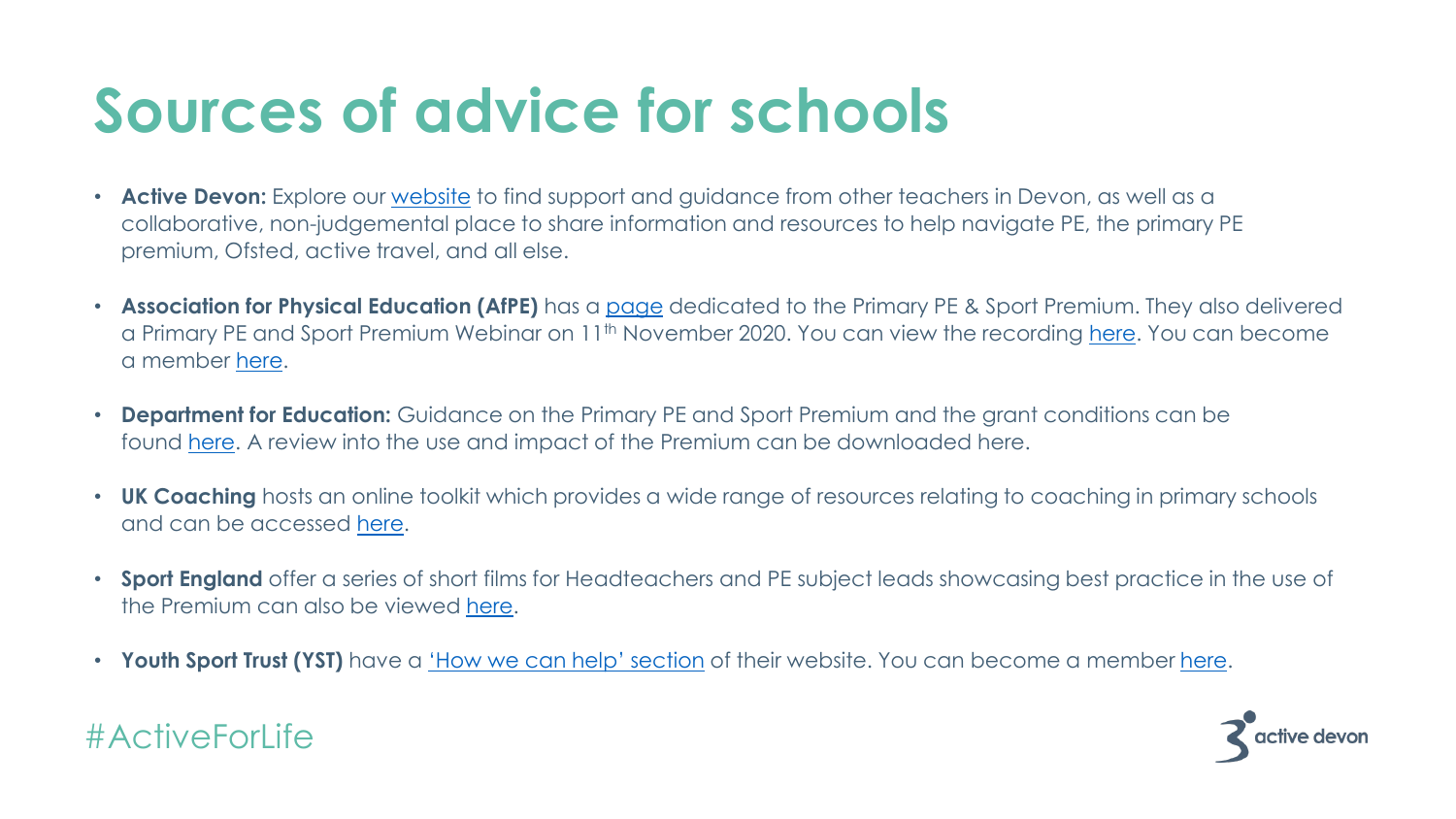#### **Additional Resources**

Three posters have been produced to capture the latest national advice and guidance. The posters can be downloaded below:

- [The Employment and Deployment of Coaches](http://www.cspnetwork.org/sites/default/files/The%20employment%20and%20deployment%20of%20coaches.pdf)
- [Effective Professional Learning](http://www.cspnetwork.org/sites/default/files/Effective%20Professional%20Learning%20.pdf)
- [Physical Literacy Framework](http://www.cspnetwork.org/sites/default/files/physical_literacy_framework.pdf)

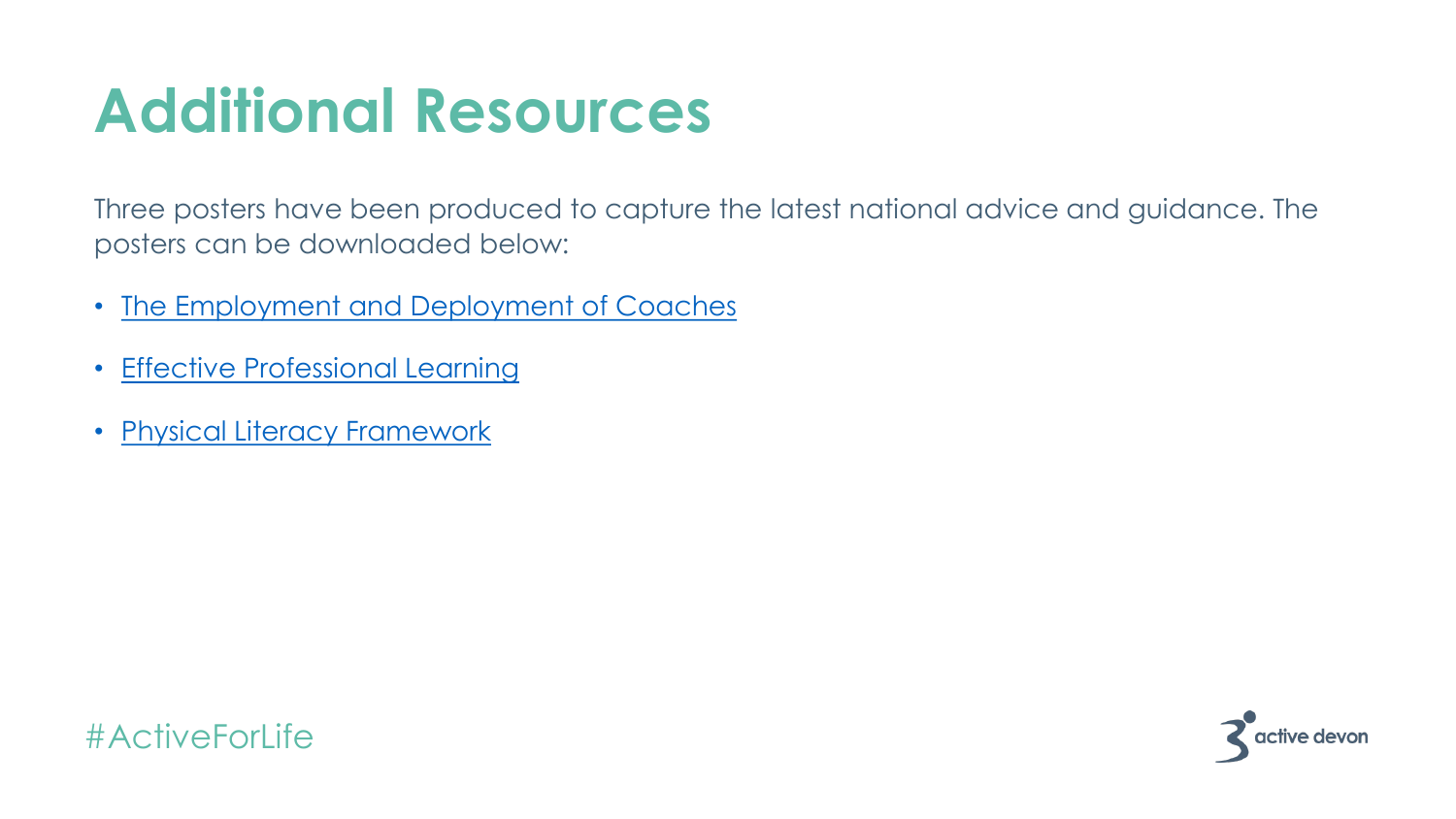# **School Games**

#### **The [#DevonVirtualGames](https://www.facebook.com/hashtag/devonvirtualgames?__eep__=6&__cft__%5b0%5d=AZXDEgJZ_qnS6jOQMo5MTN5rmgeTk4C5HQDSZhp3FzEABb1kyBqsbiGvOaix_WWuk9bgsdk58I7l3Ig41x3fAfkshHU__xbGjmCrmbr7yfVVNXnxbF-S0DDuXHGKfAqUyrJUHA17gYxSTfbZ8kZBJ6MaqsIfQ-Spk5YKZz207eKkMUYzl00qQYURj92Xkj7JKOqBAYIuW58GRj3WF90lhppfLB5zht6-52VTd0kgV4z3Xw&__tn__=-U-UK-R) has an exciting opportunity for all the family to get involved in a skipping challenge.**

- If you don't have a skipping rope at home, don't worry we want to offer you an incentive to join the challenge. Click on the link below to receive a maximum of 2 free skipping ropes per family delivered direct to your door [Skipping Challenge Rope Incentive Form.](https://www.surveymonkey.co.uk/r/DVGSkippingRopes?fbclid=IwAR2OkUw_19Zp2t8PSqFP_jfwLh4n4TCyB1zoha-rW5bXOF5uxF4D20SCtvI)
- There will be a choice of a Gold, Silver or Bronze challenge that consist of different elements like Single Bounce, Double Bounce, Run, Slalom skip and Speed Skipping to complete in sequence over the set time period. If you are not sure what these are, head over to **[#DevonVirtualGames Skipping Tutorials](https://l.facebook.com/l.php?u=https%3A%2F%2Fwww.youtube.com%2Fchannel%2FUCc2o9VYIBVkWtI-2_QMdIZg%2Fvideos%3Ffbclid%3DIwAR0Wk5ag3TPLTsqcKMO4_e3K_aSb-0BuTaYmuwzUIBjy7FZgT0CohPh2Pkw&h=AT2bG9XfJTUZV2gfPm8GVCa-XvrtHsQAFEZ2BRvxhtmKgV83VS2KqipVPe1dqdr9dGPpI-2r7H2MfepNnE9_o6gpCOzaOQTQ8DwJbGUD4qhFdrJpsjCtS_6zitOh2VS35fke&__tn__=-UK-R&c%5b0%5d=AT1wEGDDUknf1vGUBOB65_y7WrO94Glw0Zg7wVlKDOvriz1tOaGSgoNX-fUo_xFv7p1dF0hd0ripM7N3kbrpOq_8kJZLtoNb8IWNfLOWThVIm9ziSErfqbNinriqBtqMg77qERmj3fED82nksY8vWXUfA5oAIRI5MDyIJFFXQnsqlonzxtXyP-N0SMB_y5d3yq_-2aYzEhIdYS6B6RljiaWI0eMw4ncKOUAOSsApE7ZmjsCPBPp65uR23e30QAK5AlW7)** with Dan the skipping man. He makes it simple and super easy to follow.
- The challenge opens on Monday 1st February when you will then receive an email with the full challenge details and how to record your results on our quick and easy survey monkey link.